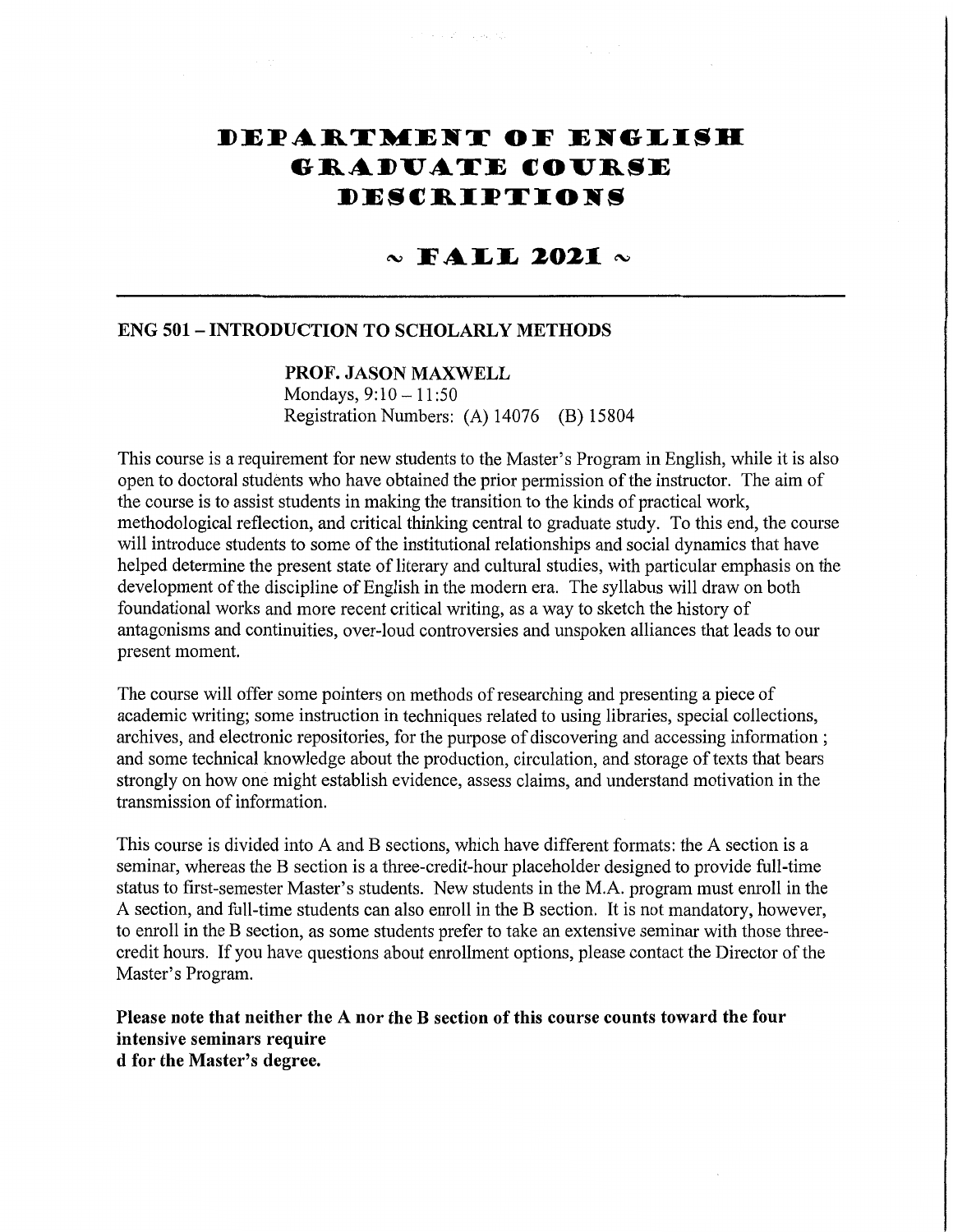## **ENG 502 -INTRODUCTION TO CRITICAL THEORY**

## **PROF. DAMIEN KEANE**  Tuesdays,  $9:10 - 11:50$ Registration Number: 14815

English 502 is a survey class designed to introduce you to twentieth-century literary (and film) criticism and cultural theory. Proceeding chronologically, we will discuss several of the major schools of thought including Russian formalism, historical materialism, structuralism, psychoanalysis, feminism, gender and race theory, deconstruction, media theory, new historicism, and cultural studies. We will focus on foundational concepts, interpretive methodologies, and poetic analyses. Throughout the course we will utilize an array of primary materials—literary texts, motion pictures, and popular music -to illustrate and illuminate the theoretical approaches in question. By the end of the class, you should be ready to utilize these theoretical approaches selectively as you undertake advanced graduate level study.

#### **ENG 503 - DIGITAL COMMUNICATION**

#### **PROF. NIKOLAUS WASMOEN**

Mondays,  $3:30 - 6:10$ Registration Numbers: (A) 23711 (B) 23712

This course provides a practical and scholarly introduction to the fields of professional, technical, and digital communication. We will discuss research in professional and technical communication, particularly as the scholarship might be implemented in the workplace. The course will also explore theories and practices related to the design and composition of professional-technical genres including concepts of visual communication and rhetoric, user experience design, and multimodal composing. In addition to readings, experiments with a variety of tools, and discussion board assignments, students will create a final course portfolio covering a range of digital media and genres, which they are encouraged to tailor to their individual disciplinary and professional fields in consultation with the instructor.

ENG 503 is a required course for the Certificate in Professional Writing and Digital Communication, more information about which can be found at https://www.buffalo.edu/cas/english/graduate/certificate-in-professional-writing-and-digitalcommunication.html.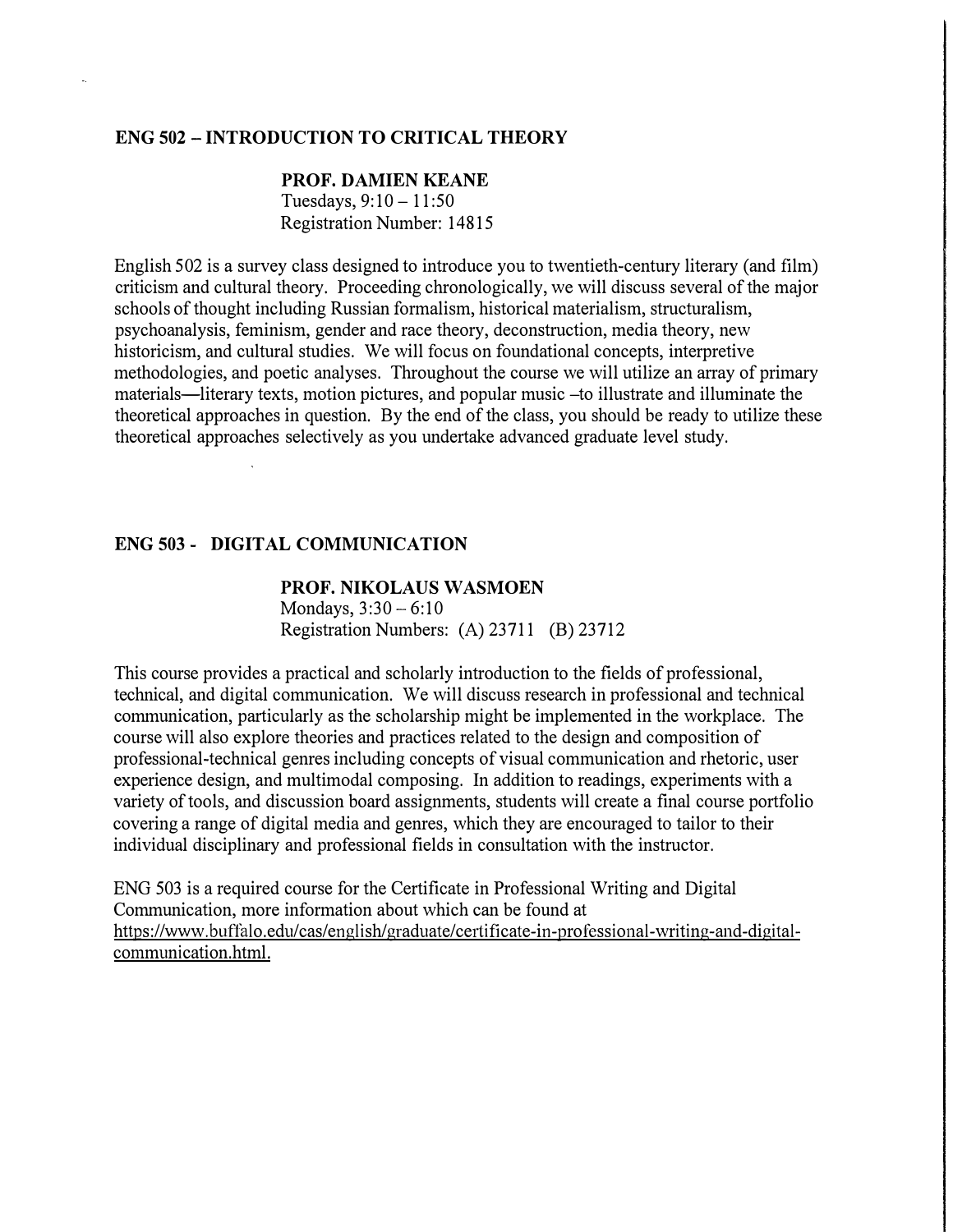#### **ENG 583 - The Poetics of Abstraction: Necessity, Violence, Promise**

## PROF. JUDITH GOLDMAN

Tuesdays,  $3:30 - 6:10$ Registration Numbers: (A) 23715 (B) 23716

There is nothing new about the thesis that the Absolute is identical to this world. -- Giorgio Agamben, The Coming Community

This course will explore a constellation of genres and processes of abstraction, on the premise that because abstractions, their concretions, and their fallout have formed the matrix of our disastrous present, the abstract, abstracted, and abstractive, we must understand them to live alongside-within calamity and perhaps to begin on a path out of it. If abstraction may be an unconditional dimension of human thought, how and why are abstractions made exactly (and with what awareness), by whom, in what does their currency and authority inhere, what are their modes of operation, what are their effects? Part of our study will involve meta-inquiry into how abstraction is discussed: focus on fundamental abstractions, such as word, number, and value, seems to invite speculative stories of origin, along with projections of human natural essences and archaic (and contemporary) primitivity. How do texts about abstraction not only "explain" it, but also build the reality of abstraction's consequence? Relatedly, throughout the course, with each topic, we will read poets invested in in desublimating abstraction, producing work whose aesthetics defy or test abstraction and at times unmask its violences. Yet, as we will see, many poets exhibit a fascination with abstraction – in probing its necessity and inevitability, its esemplastic power to contain contradiction.

We will begin by considering the epistemology and ontology (?) of number, the (embodied) activities of counting and computation, and the cultural specificity of numbers as semiotic systems. We will also study the representation of number in writing systems, the various guises and uses of zero - including as meta-semiotic, self-referential tool; more metaphorically (or perhaps not) we will begin to take up art's means of representing negativity, silence, and void. From here, we begin inquiry into economic abstraction, studying Marx's account of the process of capitalization via abstract labor, while in turn we will take creative labor as a potential foil to labor's abstraction, examining contemporary art and poetry's demystification, deconstruction, and exploration of the potential promise of poiesis. We will then consider theories of value and money itself in its many functions, forms, and cultures, alongside the "numismatic" imagination: the basic tropic dynamics and logics of signifying systems. As we examine the contemporary monetization of everything and financialization's abstractions, we will seek to understand these as grounded in racial capitalism through, for instance, accounting innovations running from the plantation formation to neoliberal social bond schemes, and as entangled with racial capital established in part through abstractive legal fictions of personhood, un-personing, and gradated sovereignty. We will also discuss capital's shifting regimes of spatial and temporal abstraction, focusing, for instance, on the ruinous consequences of rationalization for indigenous cultures and on variation in world modernities.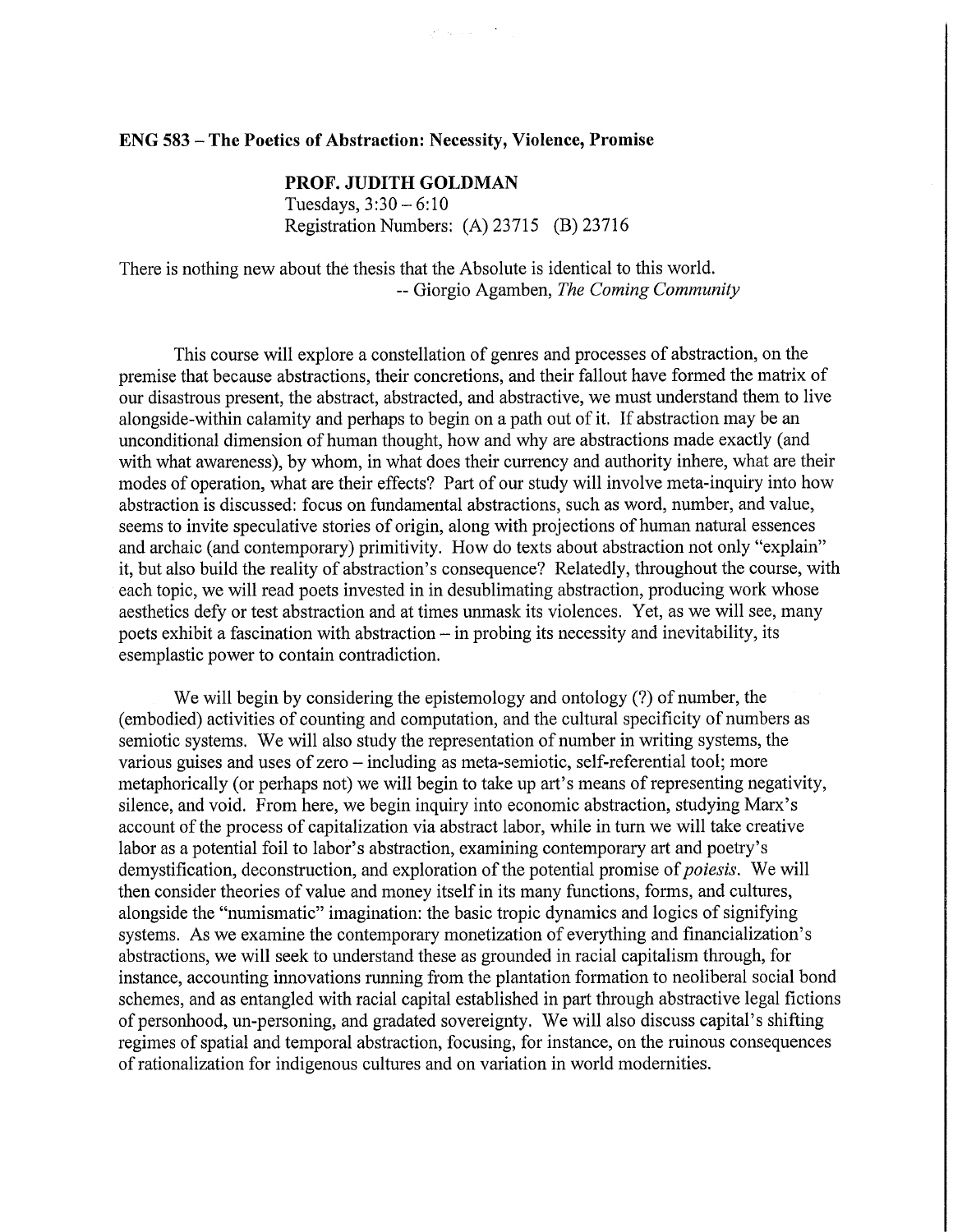From here we will turn to language as vehicle of conceptual abstraction, in part through Enlightenment (and contemporary) fantasies of universal and perfect languages, alongside theories of language's irreducible figurality and performativity. We will continue study of written systems' abstractive tendencies through examining writing v. orality, alphabets/phonetics/orthography, and punctuation. We will then consider the political economy of translation as well as translatability - the fungibility of one language to another, moving on to focus on deixis in language, that most abstract pronoun "I," the time of language and its relation to (un)death, epitaphic discourse, and apostrophe (another mode of person-making). Our last meetings will focus on Conceptual art and writing in relation to many forms of abstraction, as well as on the sometimes subtly paradoxical relation of abstract visual and verbal art to materiality and radicalized.

# **ENG 606 - NATIONALISM AND MEDIEVAL BRITAIN** (STUDIES IN THE MIDDLE AGES)

#### **PROF. RANDY SCHIFF**

Wednesdays, 12:30 Registration Numbers: (A) 23717 (B) 23718

As recent, heatedly contested debates concerning Brexit and Scottish independence make clear, multiple modes of nationalism circulate within the modern British nation-state. The principle strains of nationalism competing directly with British identity (namely, English, Scottish, and Welsh) often invoke deep ethnic, regional, and historical roots. Our course will survey both general theories of nationalism and particular brands of nationalism attached to Britain, while setting medieval literary works in direct dialogue with current theories of nation, empire, and literary history. Our course will feature literary texts (mostly in translation) that allow us to conceive Britain as a whole, while also exploring the French, Welsh, Scottish, English, Cornish, and Manx identities that all circulated within premodern Britain. We will engage with seminal theories of nationalism that address its temporality (e.g., Anderson; Gellner; Smith; Spivak), and we will discuss influential studies of British and intro-British nationalisms (e.g., Cocks; Colley; Davies, Kumar; Nairn). We will also explore key medievalist work on race, geography, and nation (e.g., Cohen; Davis; Heng; Ingham; Lavezzo). Our theoretical investigations will be coupled with a survey of literary texts that are often invoked—but which sometimes resist nationalist agendas. Our first major literary text will be Geoffrey of Monmouth's seminal History of the Kings of Britain, which launched King Arthur as a fraught figure of British empire within a multicultural, multilingual Britain whose competing ethnicities and regions were unified by the myth anchoring them in the Trojan diaspora. We will then turn to Marie de France, whose Lais and other works will allow us to think through both the elite status of French and the oral culture of Continental Celts within medieval Britain. We will turn to considering Wales via The Mabinogion, which combines seemingly archaic Celtic myth with local variations of courtly romance. Finally, w turn to a number of Gawain romances to think through both English and Scottish empire, the volatile Anglo-Scottish border, and the interplay between imperial centers and marginalized regions (which could be potential nations): we will explore some Middle English and Middle Scots Gawain romances (available in freely accessible critical editions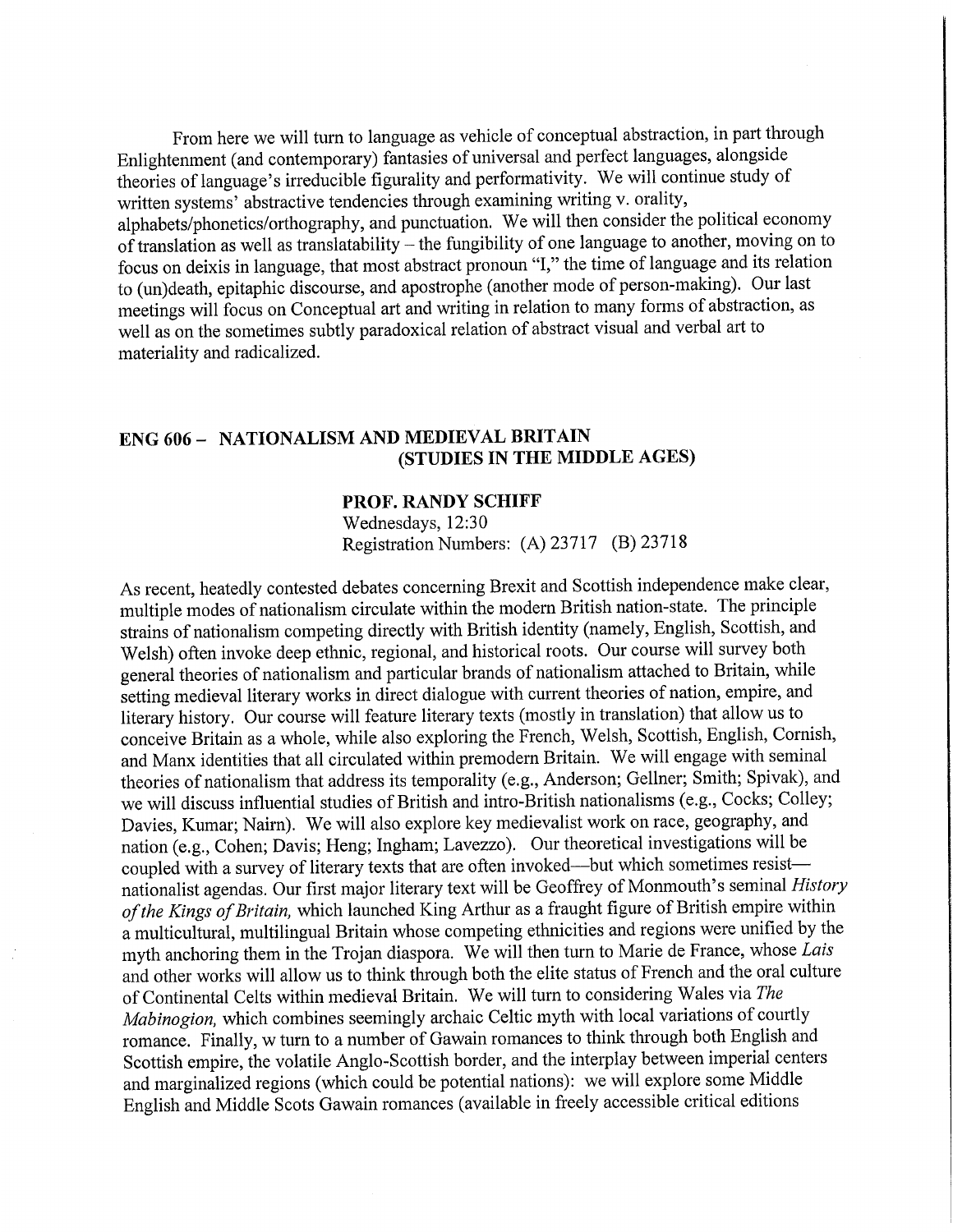online), as well as the Middle English masterpiece Sir Gawain and the Green Knight (which students may read in translation or in Middle English). All students taking the course will make one formal seminar presentation; students taking the course intensively will write a seminar paper of 15-20 pages.

# **ENG 649 - BLACK AND RED**

#### PROF. JAMES HOLSTUN

Tuesdays, 12:30 -3:10 Registration Numbers: (A) 23719 (B) 37920

We'll read and talk about the Black socialist tradition, from the late nineteenth century to the present: both literature and theory-with a continuing lit-crit focus on the genres and rhetoric of all these writings.

Four up-front oddities:

- With some notable exceptions, this topic might do double duty for a survey of Afro-American literature as such—and yet Black socialism remains somewhat below the threshold of visibility. Why's that?
- Ostensible leftists sometimes reject discussions of race as a descent into "identity politics," as if there weren't a long and distinguished Black meditation on race and class in theory, poetry, and narrative—including in the Combahee River Collective Statement, which christened "identity politics" as part of socialist internationalism. And why do marxist theorists still overlook the enormous theoretical achievement of Du Bois's Black Reconstruction in America?
- One of the great American proletarian novels, Alice Childress's Like One of the Family, is seldom called a proletarian novel, was published at a distinctly inauspicious time for such things (1956), and is seldom read today. Where's Alice?
- Will the Revolution begin in Dixie? so it seemed before Reconstruction was crushed, and again in the Depression—as we will see in the Alabama narratives of Hosea Hudson and Nate Shaw, Richard Wright's Uncle Tom's Children (his brilliant collection of Deep South novellas), and Robin D. G. Kelley's Hammer and Hoe. And what about Mayor Chokwe Lumumba's Cooperation Jackson in contemporary Mississippi (Jackson Rising)?

Some other books and topics we'll read, excerpt, and discuss:

- Marx on slavery and the Civil War.
- T. Thomas Fortune, *Black and White* and socialist theory in the 1880s.
- Langston Hughes and Red Harlem.
- The Black proletarian novel: William Attaway's Blood on the Forge, Arna Bontemps' Black  $\bullet$ Thunder, and Ann Petry's The Street.
- Explanatory Power: Idealism, ideology critique, and historical materialism in contemporary theories of Afro-America.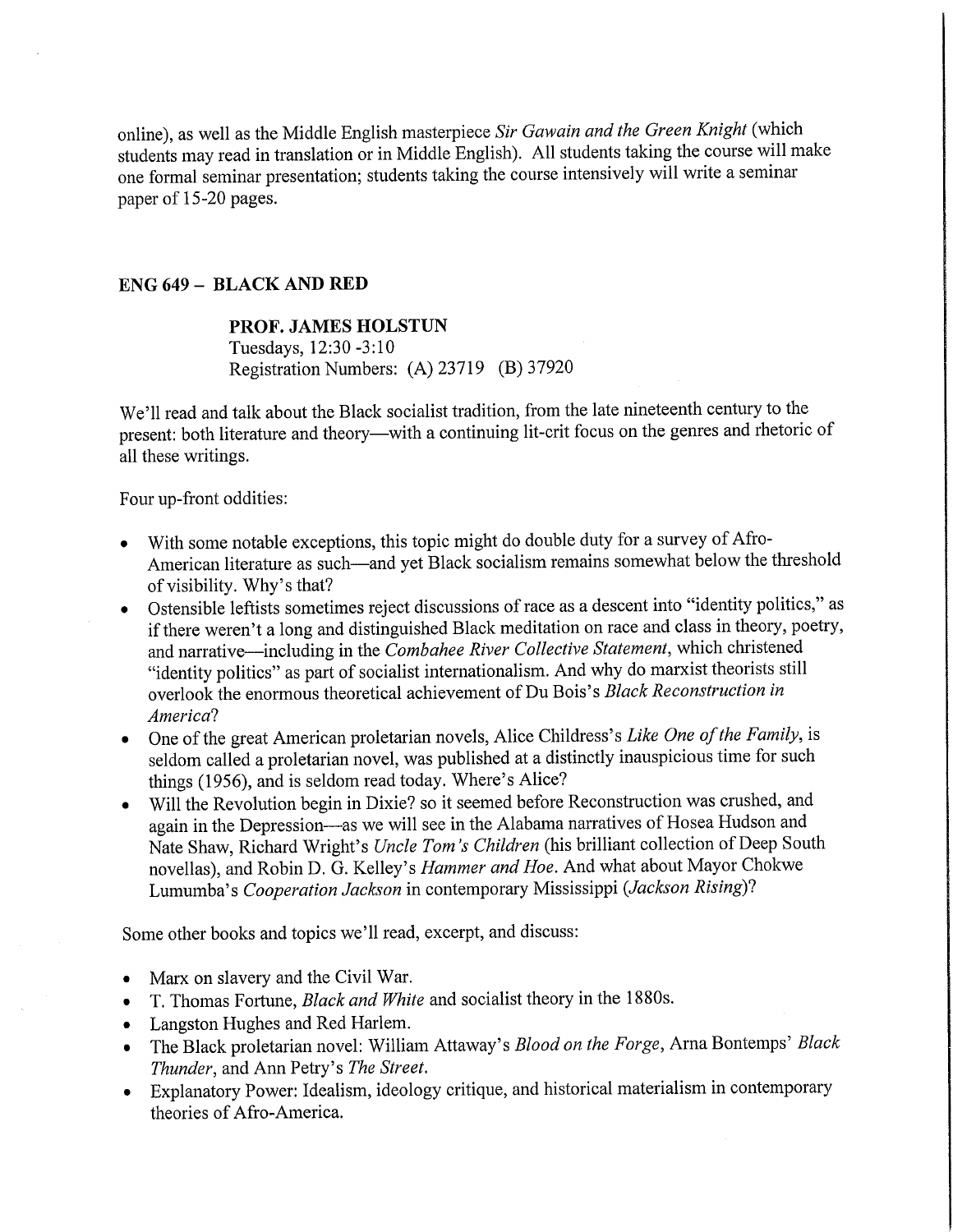- Angela Davis on Women, Race, and Class, and the Combahee River Collective on social reproduction (gender, race, class, and the future).
- The Afro-Caribbean-American view on class struggle in the US: Claudia Jones, Hubert Harrison, and C. L. R. James.
- Cedric Robinson, Black Marxism.
- Black and White and Red All Over: (economically) Radical Reconstruction, the Southern Tenant Farmers Union (the original STFU), and the first Rainbow Coalition (Fred Hampton and the Chicago Panthers, the Young Lords, and the Young Patriots).
- Assata Shakur: An Autobiography.

Everybody will write weekly semiformal essays (half an hour's work or so); those enrolling "intensively" will also write a 6000-word paper. I'll make the reading list more concrete and manageable over the summer, but that'll give you a sense of what we'll be up to. Write me in August for a more reasonable reading list and some links to inexpensive books. I'm happy to Zoom or email with you about the course: jamesholstun@hotmail.com.

## **ENG 653 - POLITICS AND POSTPOLITICS** PROF. CHAD LAVIN Mondays,  $12:30 - 3:10$

Registration Numbers: (A) 23721 (B) 23722

Among the various "posts" pervading academic discourse (e.g., postmodern, postcolonial, postmarxist, even postpostmodern...), "postpolitical" stands out - in part because few seem willing to accept the label. Recent rises in authoritarianism, populism, and polarization certainly raise questions about the earlier charges of a neoliberal march into a postpolitical era, though they do little to address the past century's charges, starting with Carl Schmitt, that 20<sup>th</sup> Century liberalism was denigrating the value of politics. Ironically or consequently, these critiques of postpolitics emerged just as bumper stickers reminded us that "the personal is political," and as critics of varying stripes were politicizing various differences that had too often been trivialized as "merely cultural." By the end of the century, it seemed that depending on where one looked, everything was political and nothing was.

This class will explore what is at stake in the politicizations and depoliticizations that are taken to task in the literature of postpolitics. Doing so will require thinking about not only the nature of politics, but also the enduring status of a host of familiar distinctions: public/private, individual/collective, ideal/material, human/nonhuman, citizen/consumer, liberal/neoliberal, to name just a few. It will also require thinking about the relationship of academic writing to real political urgencies surrounding global capitalism, environmental collapse, and social justice.

Assignments will include regular response papers and a final paper. Readings will come from Judith Butler, Wendy Brown, Hannah Arendt, Simon Critchley, Jodi Dean, John McGowan, Amy Allen, and others.